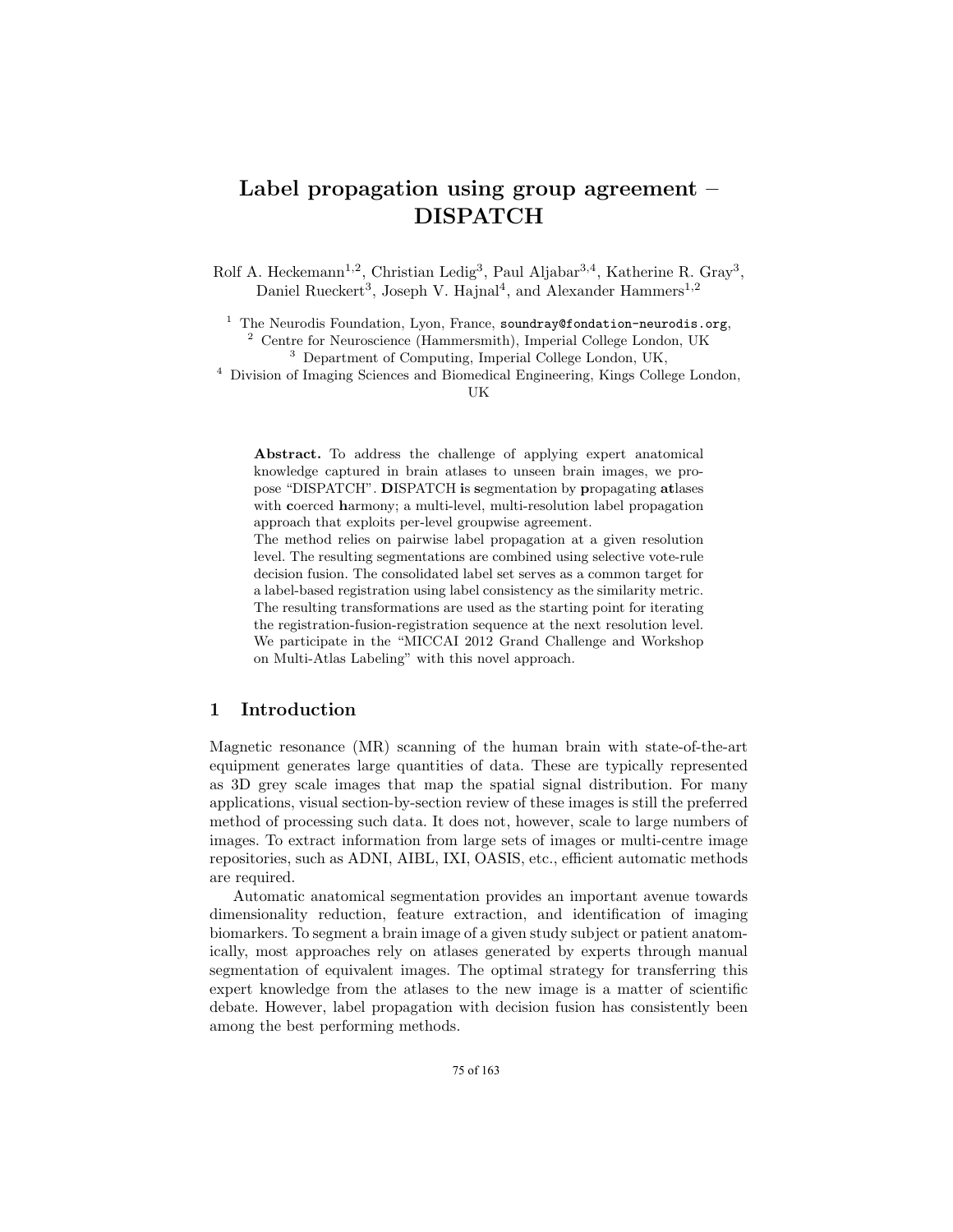The approach presented here, "DISPATCH" (DISPATCH is segmentation by propagating atlases with coerced harmony) is a multilevel labelling procedure relying on forcing agreement of all atlases at each refinement step. It was developed from a brain extraction method called "pincram" (pyramidal intracranial masking). On the Segmentation Validation Engine (http://sve.loni.ucla.edu/), pincram is currently ranked second after the gold-standard labels for the site's test set (accessed 5 July 2012).

## 2 Method

#### 2.1 Material

Data provided in the course of the "MICCAI 2012 Grand Challenge and Workshop on Multi-Atlas Labeling" were used. A total of 35 images was supplied, originating from the OASIS project (http://www.oasis-brains.org/). Training data consisted of 15 T1-weighted images, with spatially corresponding, expertly generated maps identifying 138 labels, 113 of which had been declared relevant for the challenge<sup>1</sup>. Testing data consisted of 20 T1-weighted images, with labels that remained hidden from the participants.

#### 2.2 Iterative labelling procedure

For a given target, labels were generated at progressive levels of refinement, termed affine, coarse, medium and fine, according to the detail level of the image registration step. At each level, the following calculations were carried out:

- 1. Label sets were generated from all 15 atlases using a standard label propagation approach based on image registration (cf. Section 2.3).
- 2. The 15 label sets were consolidated in target space using vote-rule decision fusion, generating fused set F1.
- 3. The 15 individual label sets were ranked in descending order of label agreement (Jaccard index) with F1.
- 4. These ranked values were used to determine an acceptability threshold  $\theta =$  $L_1 - 2(L_1 - L_7)$ .  $L_7$  was a coarse approximation of the median.
- 5. Individual segmentations passing the threshold were consolidated, generating fused set F2 and a mask M indicating non-unanimously labelled target voxels. Both F2 and M are in target space.
- 6. M was applied to the target image, creating an image with original grey scale values in voxels that were non-unanimously labelled and zero beyond. This ensured that only regions where labels had not been unanimously assigned were considered for the similarity calculation during the subsequent iteration.
- 7. The 15 atlas label sets (in their original space) were registered to F2, maximizing label consistency (cf. Section 2.3). The resulting 15 transformations from each individual atlas space to the target space were retained.

 $1$  Label sets were provided by Neuromorphometrics, Inc. (http://neuromorphometrics.com/) under academic subscription.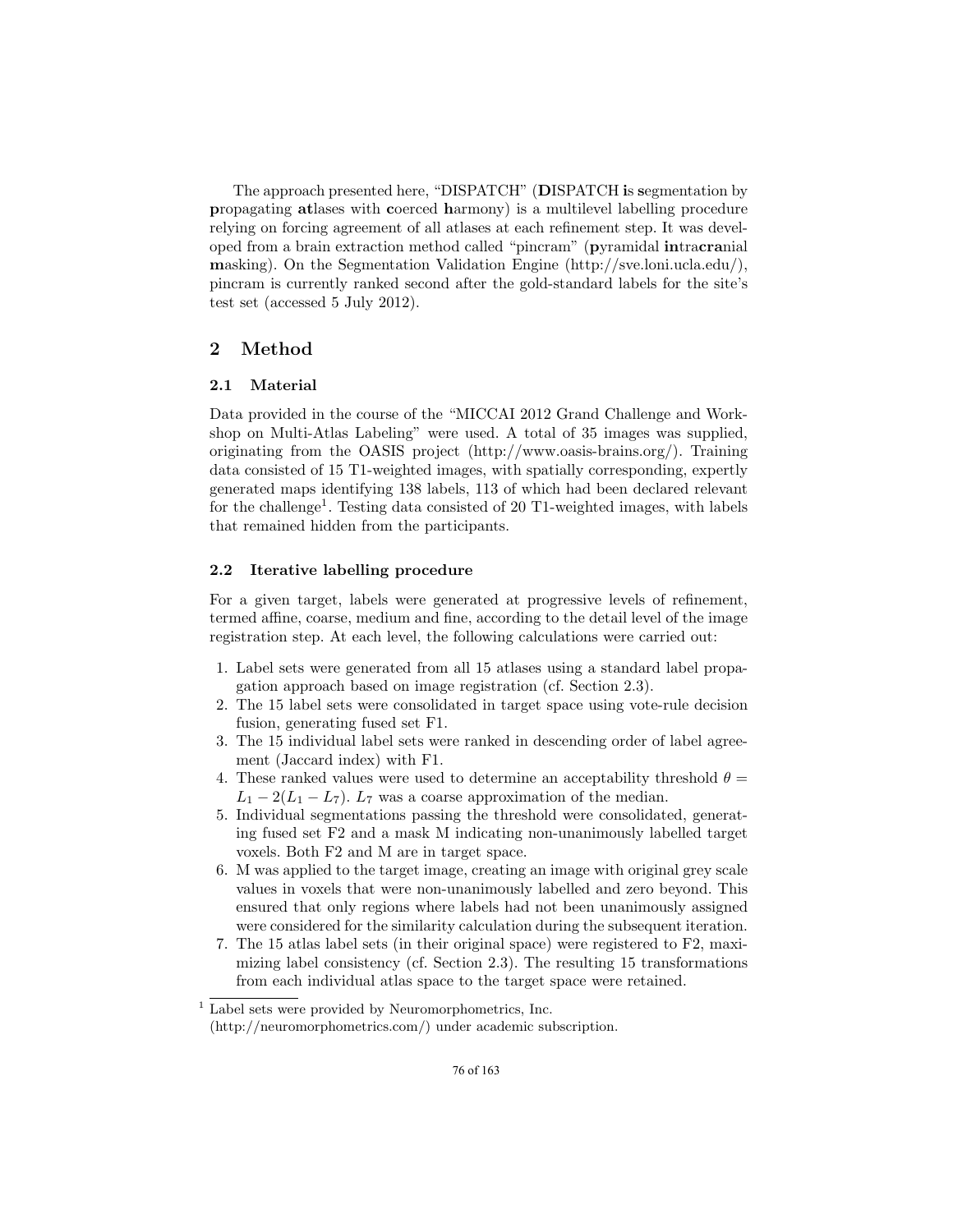The masked target image and the retained transformations were used as starting points to iterate the procedure at the next level of refinement.

#### 2.3 Image registration

Each pair of images (T1 or label sets) was affine-registered (first iteration) or nonrigidly registered (subsequent iterations). Nonrigid registration consisted in applying displacements to the atlas image via a lattice of control points, blended using B-spline basis functions, maximizing a similarity metric (see below) [1]. The stopping condition for the optimization was either no further improvement in similarity or the reaching of a maximum number of iterations.

The similarity metric for registering pairs of T1-weighted images was normalized mutual information [2]. To ensure the effectiveness of the data reduction step (6.), only values greater than zero were considered in the calculation.

The similarity metric for registering pairs of label sets was label consistency. It is defined as the fraction of voxels with agreed classifications, i.e. if  $n_{ij}$  represents the number of voxels given label  $i$  by one image and label  $j$  by the other, then label consistency is measured as

$$
\frac{\sum_{i} n_{ii}}{\sum_{i,j} n_{ij}}.\tag{1}
$$

All registration steps were carried out using the Image Registration Toolkit (IRTK, www.doc.ic.ac.uk/∼dr/software/).

#### 3 Discussion

The DISPATCH procedure combines proven techniques in a novel fashion. Previous multi-atlas label propagation methods produced multiple segmentations from individual atlases independently and only combined them in the final step of the procedure (e.g. MAPER, [3]). DISPATCH generates instead a consensus labeling at each of several levels of refinement, using information from the T1 weighted images. Starting estimates for the subsequent level are then created by registering all atlas label sets to the consensus set. These starting estimates constrain and inform the subsequent level of T1-pair registrations by driving them towards the consensus. In addition, efficiency is achieved through data reduction: at subsequent refinement levels, only those parts of the target image are considered which are likely to contain label boundaries. Such a data reduction step has previously been described for BEaST, an accurate brain extraction method that similarly constrains the algorithm's boundary search to regions which, based on information taken from preceding iterations, are likely to contain that boundary [4].

DISPATCH performs best on full head images. Brain extraction, a prerequisite step for many other approaches, is unnecessary.

Another related approach that has previously been described is "SIM-PLE" [5]. It also relies on estimating the performance of an individual atlas by